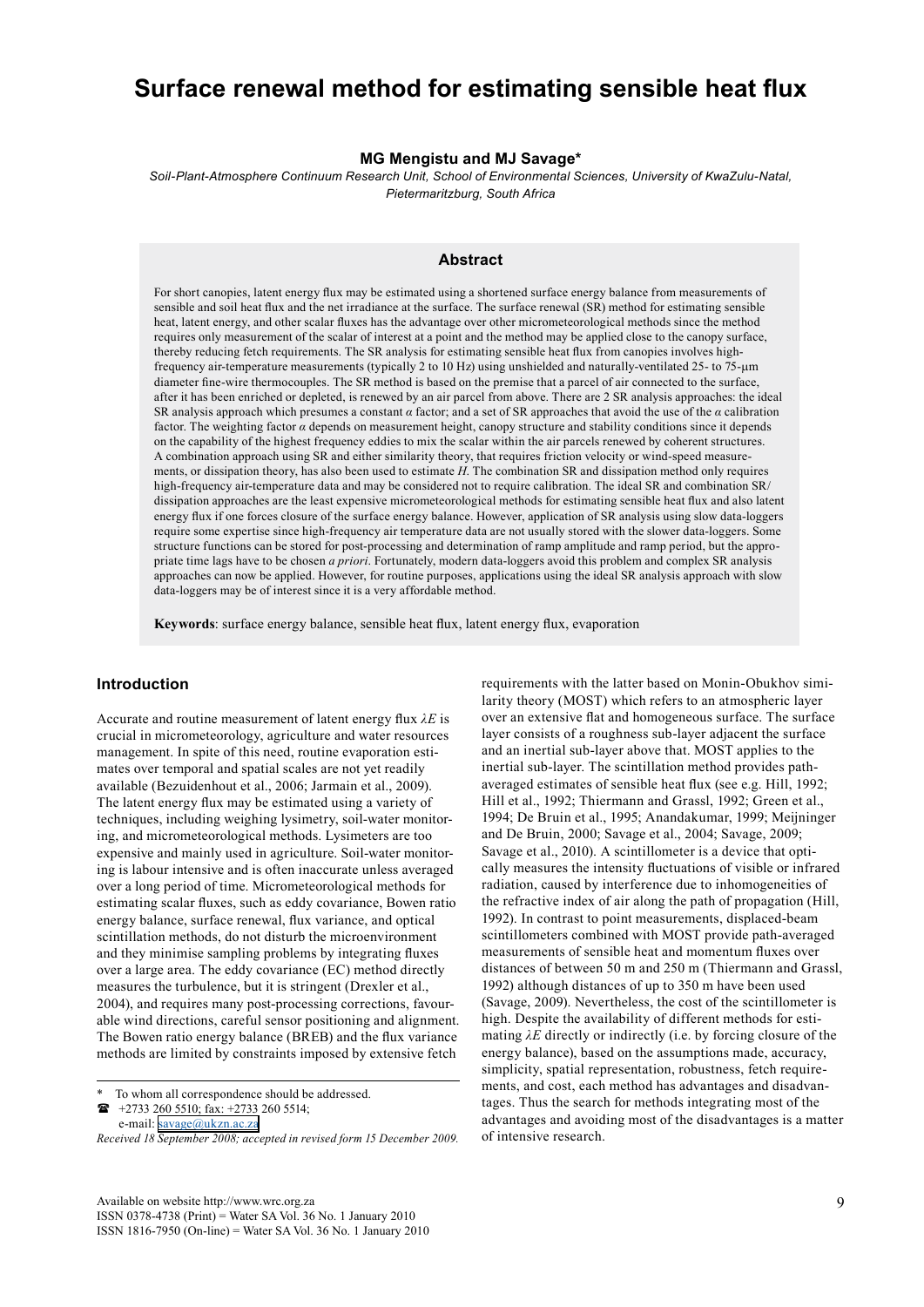# **Radiation and energy balances: the shortened energy balance method**

Solar radiation is a significant source of energy available at the earth's surface used for heating the air and soil, evaporating water, and driving photosynthesis within the earth-atmosphere system (Campbell and Diak, 2005). Net irradiance is the difference between the sum of all incoming and sum of all outgoing irradiances at the earth's surface (Arya, 2001). For a smooth, horizontal, homogeneous, and extensive surface, net irradiance  $R_n$  is the sum of the incoming shortwave  $I_s$  and infrared  $L_d$  irradiances, less the reflected shortwave  $rI_s$  and emitted infrared  $L_u$ irradiances:

$$
R_n = I_s - r \cdot I_s + L_d - L_u \tag{1}
$$

Net irradiance, typically expressed in W⋅m<sup>-2</sup>, is the major source of energy flux for heating and cooling at the surface of the earth and is one of the major components of the surface energy balance.

To reduce the cost in estimating *λE*, micrometeorological methods for estimating sensible heat flux are combined with the energy balance equation. The shortened energy balance equation for a short and flat surface is expressed as:

$$
R_n = G + H + \lambda E \tag{2}
$$

where:

 $R<sub>n</sub>$  is the net irradiance

*G* the soil heat flux

*H* the sensible heat flux where advection is assumed to be negligible

The energy flux associated with photosynthesis and respiration, and energy flux stored in plant canopies are usually small compared with the other terms (Thom, 1975).

# **Historical development of the surface renewal method**

Surface renewal (*SR*) theory was originally developed in the field of chemical engineering by Higbie (1935) to investigate interfacial heat transfer between a liquid and a gas and the SR analysis to estimate scalar exchange in the vegetationatmosphere interface was originally conceived as a simple 'transilient' theory (Stull, 1984) that is Lagrangian in nature and based on the scalar conservation equation (Paw U et al., 1995; Castellví, 2009). This theory arises from the concept that turbulent exchange can be described as the exchange of air parcels from a known height to another, with weighting factors assigned to the fraction of exchange to a height from each of many other heights (Paw U et al., 2005). Scalars such as air temperature, water vapour pressure, carbon dioxide concentration, for which SR theory could be applied, would have relevance in biometeorology.

Several studies have reported on the use of the SR analysis for estimating *H* above different surfaces in the past decade. The original SR method as used by Snyder et al. (1996) must be calibrated against another standard method, such as the EC method. Currently, the most used SR analysis approaches are: an ideal SR analysis equation that only requires the temporal trace of the scalar as input (Snyder et al., 1996; Chen et al., 1997a) and the other SR analysis equations that require the temporal trace of the scalar and friction velocity as inputs (Chen et al., 1997b; Castellví et al., 2002; Castellví, 2004). Combination



*Figure 1*

*Air-temperature ramps observed in a sample of 120 s of 10 Hz air-temperature traces. The measurements were taken at 0.5 m above grass (0.3 m tall) for unstable (10:00) and stable conditions (01:00), in the Bellevue area neighbouring Ashburton and close to Pietermaritzburg, South Africa for day of year 321 (2003)*

approaches, for example, using SR/similarity and SR/dissipation methods have also been used, by Castellví (2004) and Castellví and Snyder (2009a) respectively. The SR/similarity combination method requires calibration and also wind speed measurements whereas Castelví and Snyder (2009a) showed that the SR/dissipation method requires only air-temperature trace measurements.

Surface renewal analysis is a relatively new, low-cost, attractive and simple method for estimating scalar fluxes (Paw U et al., 1995; Snyder et al*.,* 1996; Spano et al*.,* 1997a, b, 2000; Savage et al., 2004; Paw U et al*.,* 2005; Castellví et al*.,* 2006a, 2008; Castellví, 2007). For estimating sensible heat flux, high frequency air temperature measured at a point in the flow using unshielded and naturally-ventilated fine-wire thermocouples is required as an input for the ideal SR approach and the SR combination approaches. The low cost of the method allows for replication of the method in field trials (Snyder et al., 2008).

The SR analysis is based on the premise that an air parcel from above sweeps to the surface and replaces a parcel that has been enriched (depleted) of scalar during its contact with the sources (sinks). Therefore the air parcel is ejected from the canopy scalar into the atmosphere. Coherent structures (Fig. 1) are responsible for transport of momentum, heat and other scalar quantities (Raupach et al., 1989; 1996; Qui et al., 1995). Temperature traces, typically between 2 Hz and 10 Hz often exhibit organised coherent structures which resemble ramp events (Bergström and Högström, 1989; Gao et al., 1989; Shaw et al., 1989; Paw U et al., 1992). The analysis of the observed ramp events in temperature traces is required to estimate *H* (Paw U et al., 1992). The use of air-temperature structure functions was suggested by Van Atta (1977) and Chen et al. (1997b). Low-pass filtering techniques (Paw U et al., 1995; Katul et al., 1996) and other techniques such as wavelet transforms have also been used to extract the air-temperature ramp amplitude and ramp period. The ideal SR analysis equation (Snyder et al., 1996) only requires the trace as an input. Therefore, for estimation of *H*, only air-temperature measurements are required but the method requires calibration against a standard method such as eddy covariance.

Chen et al. (1997b) presented a new 3rd order structure function for estimating *H* that uses the zero plane displacement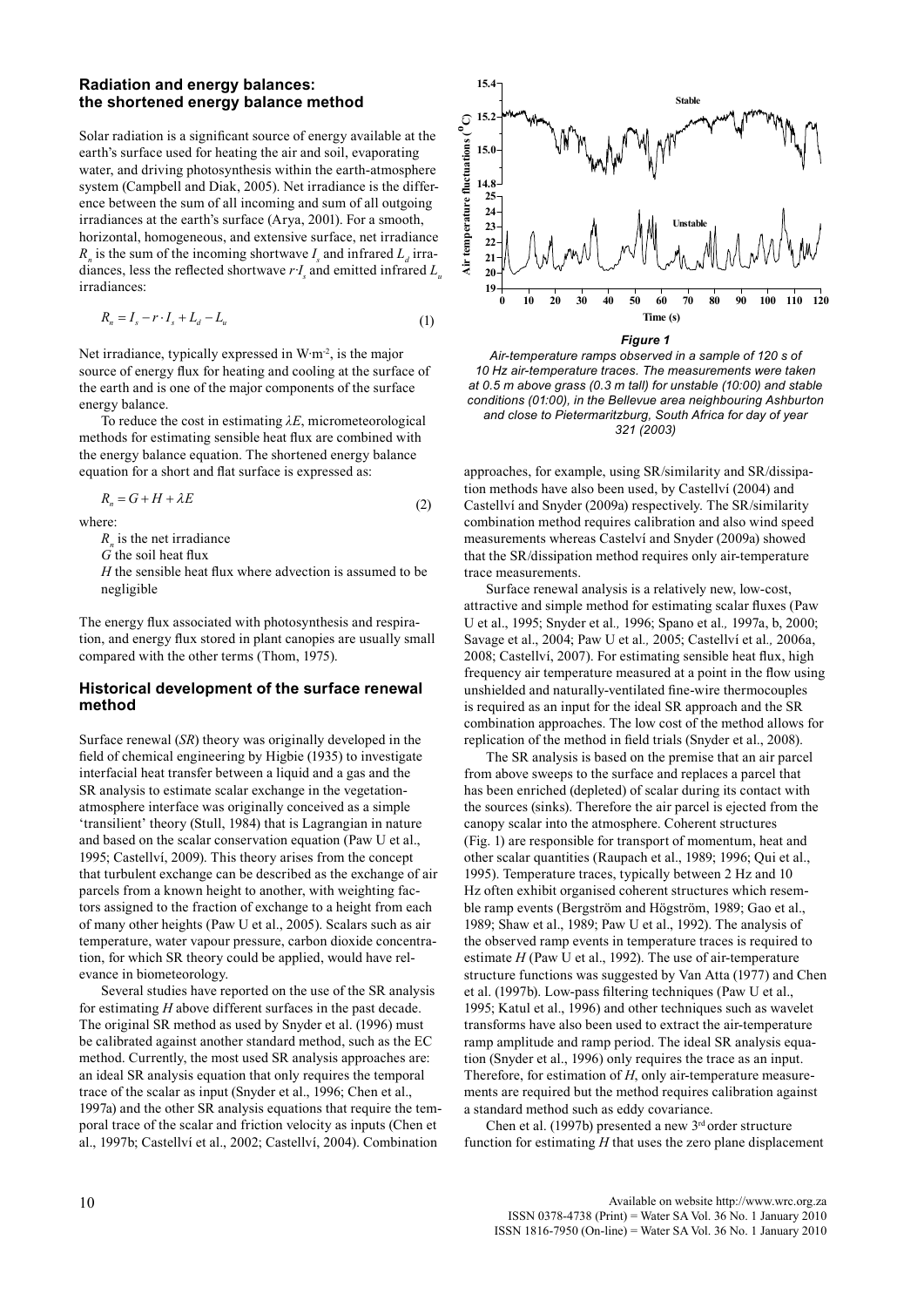and friction velocity as inputs. Castellví et al. (2002) proposed a new method that combined SR analysis and similarity theory. Castellví (2004) explained the companion method presented by Castellví et al. (2002) and derived a new method that is exempt from calibration. However, unlike the ideal SR analysis, the methods proposed by Chen et al. (1997a) and Castellví (2004) also require wind-speed measurements. Using a result from Hsieh and Katul (1997) concerning the dissipation method which is based on turbulent kinetic energy, scalar variance and MOST, Castellví and Snyder (2009a) used a combination SR/ dissipation method which appears to be exempt from calibration requiring only measurements at frequencies of between 4 and 10 Hz.

If *λE* is obtained as the residual of the shortened energy balance equation (Eq. (2)), *H* estimated using SR analysis is convenient since it operates either in the roughness or the inertial sub-layers and it is relatively inexpensive. In the next section, the most commonly-used SR approach will be described in detail.

# **Ideal surface renewal analysis model based on an air-temperature structure function analysis**

Paw U et al. (1995) expressed *H* as the change in heat energy content of air with time across a unit horizontal area:

$$
H = \alpha \rho c_p \frac{dT V}{dt A}
$$
 (3)

where:

 $\alpha$  is a weighting factor (regression coefficient fit to the above equation when *H* is measured independently using a standard method such as EC)

 $\rho$  the density of air (kg⋅m<sup>-3</sup>)

 $c_p$  the specific heat capacity of air (J⋅kg<sup>-1</sup>⋅K<sup>-1</sup>)

*dT/dt* the rate of change in air temperature (°C⋅s<sup>-1</sup>) *V/A* the volume of air per unit horizontal area

If the air-temperature measurement is taken at canopy height, then *V/A* (which is equal to the vertical distance) will be the canopy height (*h*). High frequency air-temperature data are measured at a fixed point and hence the use of Eq. (3) assumes that *dT/dt* is approximately equal to *dT/dt* and internal advection is negligible (Paw U and Brunet, 1991; Paw U et al., 1995). This assumed proportional relationship between the advective term *dT/dt* and the total derivative *dT/dt* has been discussed in detail by Paw U et al. (1995). However, this assumption may not be correct under all conditions. For example, the assumption may be invalid when there is strong local advection and under high wind shear close to the canopy top of low vegetation and soil surface (Snyder et al., 1996). Low-pass filtering techniques were used by Paw U et al. (1995) to smooth the high frequency air-temperature data to remove the internal advection and to determine *H*. However, the filtering technique is cumbersome, due to the necessity of choosing filtering functions and use of numerical methods to identify scalar increases or decreases (Paw U et al., 2005).

When high frequency air-temperature measurements are taken at a point at or above the canopy top, ramps are observed (Fig. 1) in the air-temperature traces. These air- temperature ramps are characterised by an amplitude  $a$  ( $\rm{°C}$ ), a ramp period  $L_r$  (s) where the change in air temperature with time occurs, and a quiescent period  $L_q$  (s) for which there is no change in air temperature with time (Snyder et al., 1996, 1997).

The total ramp duration  $\tau$  (s) is the sum of ramp period  $L$ and quiescent period  $L_q$  (Fig. 2). The amplitude *a* is positive when the atmosphere is unstable and (the sign of *H* is positive) and *a* is negative for stable atmospheres (*H* is negative).

For estimating *H*, Paw U et al. (1995) simplified and modified the SR analysis by substituting *dT/dt* in Eq. (3) by *a/τ* (<sup>o</sup>C⋅s<sup>-1</sup>) for the average rate of change in air temperature for the total ramp period:

$$
H = \alpha \rho c_p \frac{a}{L_r + L_q} z \tag{4}
$$

where:

 $\alpha$  is a weighting factor accounting for the spatially-averaged (vertical) air-temperature derivative from the bottom to the top of the air parcel (a correction factor for unequal heating or cooling below the sensor)

The weighting factor  $\alpha$  depends on  $\alpha$  (which is the measurement height), canopy structure and atmospheric stability conditions. According to Castellví and Snyder (2009a), the factor  $\alpha$  is a measure of the capability of the turbulence to mix the scalar within the air parcel to be renewed. Also in the factor  $\alpha$ , one may include other aspects such as thermocouple size and the frequency available to determine the ramp parameters (Snyder et al., 1996; Spano et al., 1997a, b, 2000; Paw U et al., 2005). Generally, for near-neutral conditions,  $\alpha$  = 0.5 as shown over mixed deciduous forest, Walnut orchard, and maize canopies (Table 1, next page) for measurements taken at canopy height (Paw U et al., 1995). For a short turf grass (0.1 m tall), excellent estimates of *H* were obtained using  $\alpha = 1$ , when the measurements are taken in the inertial sub-layer for mainly unstable conditions (Snyder et al., 1996).

Snyder et al. (1996) used structure functions of air temperature and the analysis technique of Van Atta (1977) to estimate the amplitude *a* and the ramp period  $\tau = L_r + L_q$  as shown in Fig. 2. The structure function value  $S<sup>n</sup>(r)$  is calculated for each averaging period, typically sub-hourly, from high-frequency





*An ideal surface renewal analysis ramp model, assuming a sharp instantaneous drop in air temperature with amplitude* a>0 *for unstable and a<0 for stable atmospheric conditions. The ramp period is L<sub>r</sub> and L<sub>q</sub> the quiescent time period with*  $\tau$  *= L<sub>r</sub> + L<sub>q</sub> the total ramp period (inverse ramp frequency)*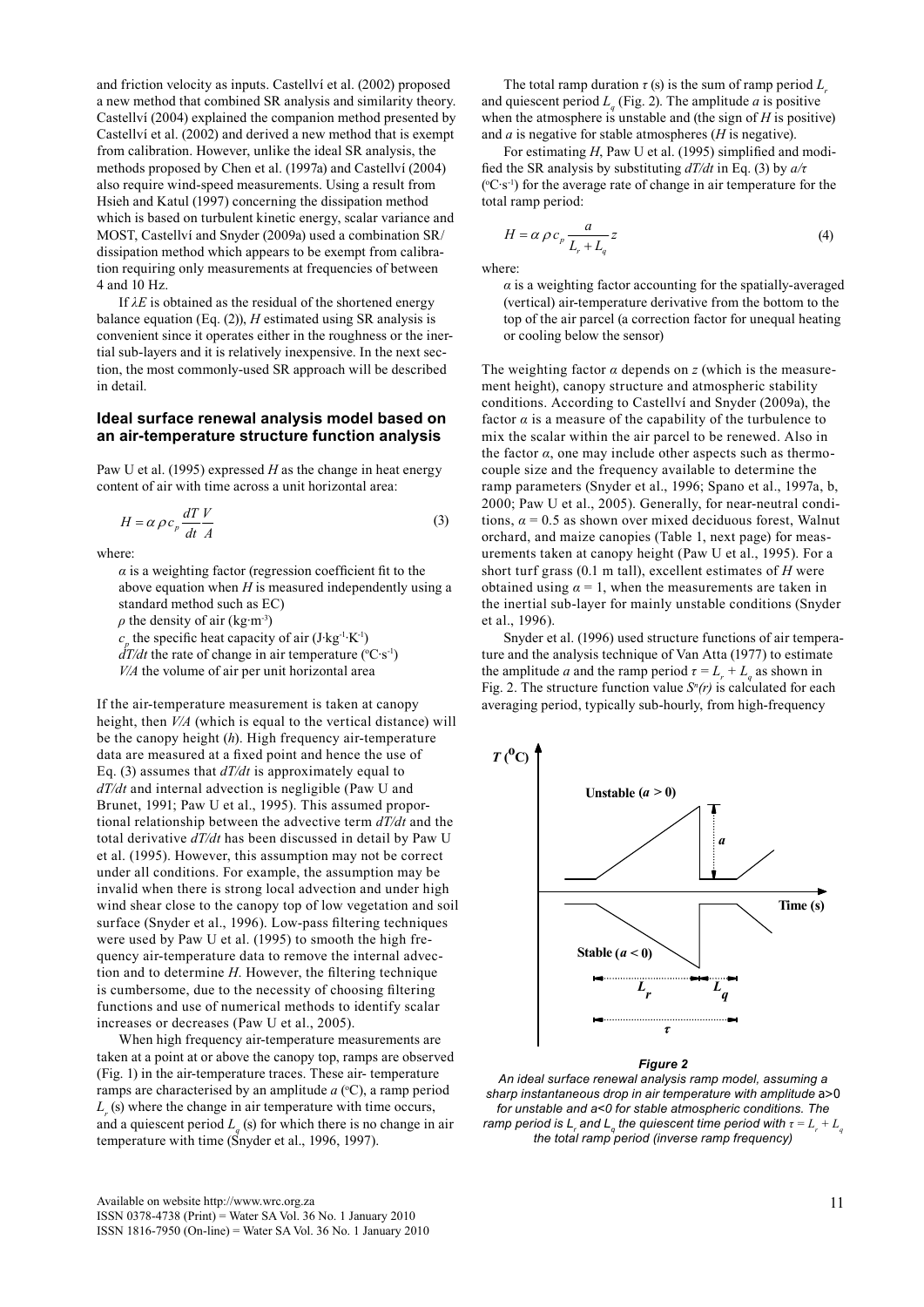**TABLE 1 The weighting factor** *α* **for a range of surfaces using different time lags and sensor sizes during unstable conditions. The slope of the regression of** *H* **estimated using the SR method vs.** *H* **obtained using a standard method (eddy covariance) yields** *α* **for linear fits forced throuh the origin.**

| <b>Surface</b>                                            | Canopy        | <b>Height above</b> | <b>Sensor</b>     | Sampling          | <b>Time</b> | α                                         | <b>Authors</b>                 |
|-----------------------------------------------------------|---------------|---------------------|-------------------|-------------------|-------------|-------------------------------------------|--------------------------------|
|                                                           | height<br>(m) | canopy (m)          | size<br>$(\mu m)$ | frequency<br>(Hz) | lag<br>r(s) |                                           |                                |
| Bare-soil                                                 | 0.00          | ÷,                  | 12.7              | 8                 | 0.25        | 0.90                                      | Duce et al. (1998)             |
| Bare-soil                                                 | 0.00          | $\frac{1}{2}$       | 25.4              | 8                 | 0.25        | 1.04                                      | Duce et al. (1998)             |
| Bare-soil                                                 | 0.00          | $\frac{1}{2}$       | 76.2              | 8                 | 0.25        | 1.88                                      | Duce et al. (1998)             |
| Bare-soil                                                 | 0.00          | 0.03                | 25.0              | 10                | 0.10        | 0.69                                      | Chen et al. (1997b)            |
| Endorreic salty lagoon                                    | 0.00          | 0.90                | 76.2              | 8                 | 0.75        | 1.00                                      | Zapata and Martínez-Cob (2001) |
| Open water                                                | 0.00          | 1.0, 1.3, 1.9, 2.6  | 75                | 10                | 0.4, 0.8    | 0.2, 0.25                                 | Mengistu and Savage (2010)     |
| Mulch                                                     | 0.05          | 0.09                | 25.0              | 10                | 0.10        | 0.51                                      | Chen et al. (1997b)            |
| Grass (alta fescue)                                       | 0.10          | 0.35                | 76.2              | 8                 | 0.75        | 1.00                                      | Snyder et al. (1996)           |
| Grass (alta fescue)                                       | 0.10          | 0.30                | 76.2              | 8                 | 0.25        | 0.97                                      | Duce et al. (1997)             |
| Irrigated pasture (tall fescue) $ 0.08 \text{ to } 0.12 $ |               | 0.75(0.6)           | 75                | $\overline{4}$    | 0.25, 0.5   | 0.35(0.4)                                 | Snyder et al. (2008)           |
| Wheat                                                     | 0.70          | 0.30                | 76.2              | 8                 | 0.50        | 1.00                                      | Duce et al. (1997)             |
| Sorghum                                                   | 0.70          | 0.30                | 76.2              | 8                 | 0.75        | 1.02                                      | Duce et al. (1997)             |
| Wheat                                                     | 0.90          | 0.50                | 25.4              | 16                | 0.30        | 1.00                                      | Anandakumar (1999)             |
| Sugarcane                                                 | $>1$ m        | 0.2, 0.5, 0.75, 1.5 | 75                | 10                |             | 0.4, 0.8 $\vert$ 0.55 to 0.66 Nile (2010) |                                |
| Sparse grape vine                                         | 2.20          | 0.00                | 76.2              | 8                 | 0.50        | 0.87                                      | Spano et al. (1997b)           |
| Maize                                                     | 2.60          | 0.00                | 12.5              | 10                | 0.10        | 0.50                                      | Paw U et al. (1995)            |
| Peach orchard                                             | 3.95          | 1.55                | Sonic temperature | 10                | Several     | 0.95                                      | Castellyí and Snyder (2009)    |
| Citrus                                                    | 4 to 4.5      | $0$ to $0.5$        | 76.2              | $\overline{4}$    | 0.5, 1.0    | 0.227                                     | Snyder and O'Connell (2007)    |
| Avocado                                                   | 5.20          | 0.00                | 76.2              | 8                 | 0.50        | 0.59                                      | Spano et al. (1997b)           |
| Walnut orchard                                            | 6.00          | 0.00                | 12.5              | 10                | 0.10        | 0.50                                      | Paw U et al. (1995)            |
| Flood-irrigation pecan                                    | 12.8          | $-3.7, 0$           | $\blacksquare$    | $\overline{4}$    | 1.0         | 1.1 $(z = d)$ ,                           | Simmons et al. (2007)          |
|                                                           |               |                     |                   |                   |             | $0.5 (z = h)$                             |                                |
| Douglas-fir forest                                        | 16.70         | 6.30                | 25.0              | $\overline{2}$    | 0.50        | 0.52                                      | Chen et al. (1997b)            |
| Mixed deciduous forest                                    | 18.00         | 0.00                | 12.5              | 10                | 0.10        | 0.50                                      | Paw U et al. (1995)            |

air-temperature measurements at frequency  $f$ (Hz) using the relation:

$$
S^{n}(r) = \frac{1}{m - j} \sum_{i=1+j}^{m} (T_{i} - T_{i-j})^{n}
$$
 (5)

where:

*m* is the number of data points in the averaging period *n* is the power of the function

*j* is the number of time lags between data points corresponding to a time lag (s)

*r = j/f*

 $T_i$  is the *i*<sup>th</sup> temperature sample

Van Atta (1977) suggested that *τ* must be much less than *r*, typically  $τ > 10 τ$ , or otherwise the structure-function theory is invalid. Snyder et al. (2007) used the condition that  $\tau > 5 \tau$  and imposed an upper limit for *τ* of 600 s.

The Van Atta (1977) method involves estimating the mean value for amplitude *a* during the time interval by solving the following equation for real roots:

$$
a^3 + pa + q = 0 \tag{6}
$$

where:

$$
p = 10S^2(r) - \frac{S^5(r)}{S^3(r)}
$$
\n(7)

and

$$
q = 10S^3(r) \tag{8}
$$

The ramp period  $\tau$  is calculated using:

$$
\tau = -\frac{a^3 r}{S^3(r)}\tag{9}
$$

 The disadvantage of using a fixed *α* (Eq. (4)) is that the ideal SR method measurements of *H* must be calibrated using EC estimates. Slow data-loggers are limited and the weighting factor *α* depends on the time lag used (Snyder et al., 1996; Zapata and Martínez-Cob, 2001). The size of the air-temperature sensor affects the amplitude *a* and the ramp period *τ*, and hence *α*. The sensor time constant represents the time it takes for the sensor to respond to 63.2% of a step change in temperature. For a  $75-\mu m$  diameter sensor for example, the time constant is 50 ms for low air flow (Medtherm, 2007). Therefore, the use of  $75$ - $\mu$ m diameter sensors, in general, is adequate for air-temperature measurements for the SR method. The *α* values for various surfaces using different time lags *r* and sensor sizes are shown in Table 1, for unstable atmospheric conditions.

Once the weighting factor  $\alpha$  is determined for a particular canopy, it is stable and does not change from site to site regardless of the weather conditions (Drexler et al., 2004) unless there are considerable changes in vegetation canopy structure (Paw U et al., 1995; Snyder et al., 1996; Spano et al., 2000). The parameter *α* increases to some extent with increase in temperature-sensor size and this can cause a problem related to sensitivity of the SR model to slower response scalar sensors (Paw U et al., 2005).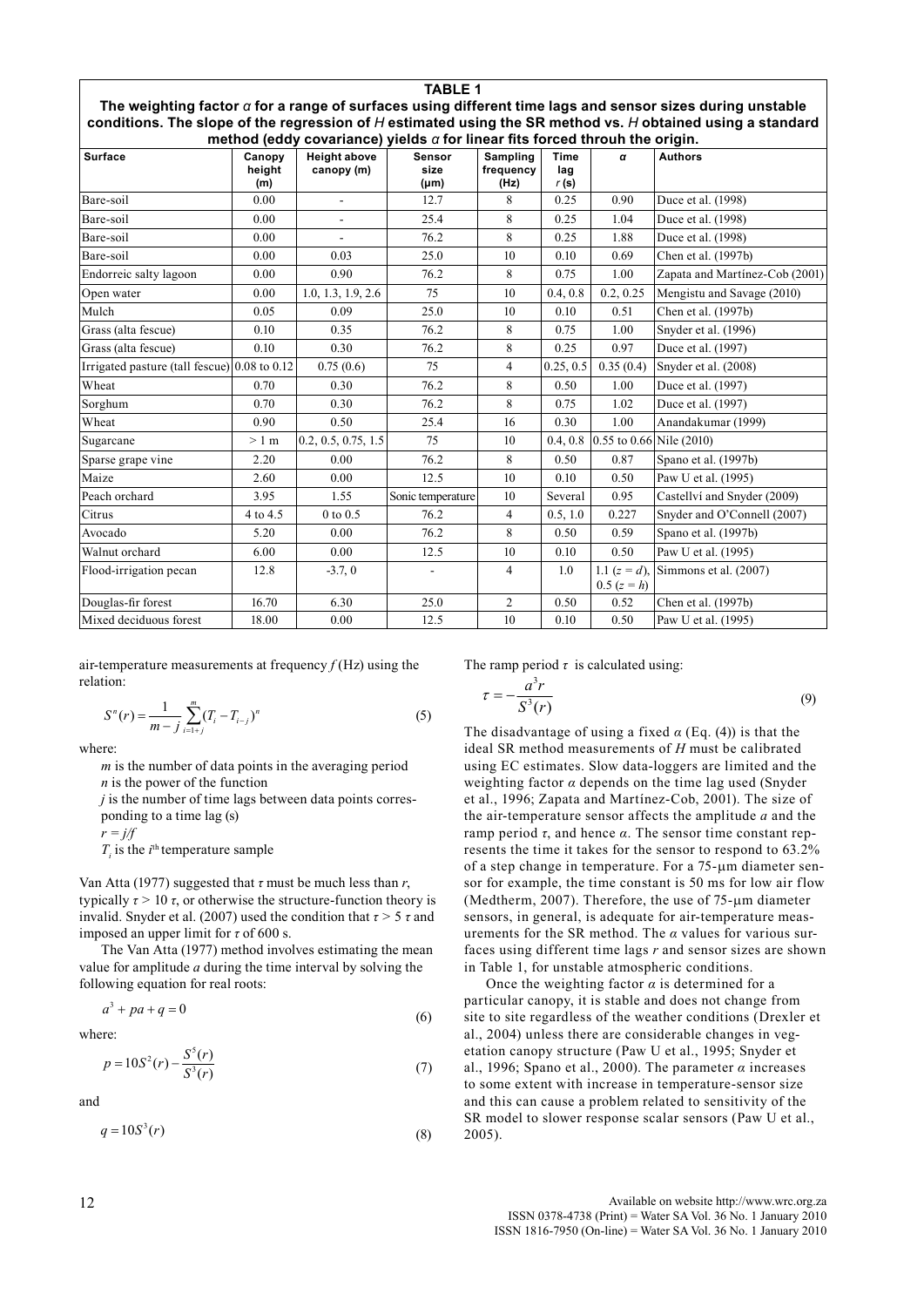### **Surface renewal analysis using a ramp model with finite micro-front period**

Chen et al. (1997a) proposed a more realistic ramp model, which takes into consideration a finite micro-front period  $L_f$  instead of a sharp decrease in air temperature (Fig. 3), and assumes an insignificant quiescent period *Lq* to avoid numerical complexity. The quiescent period exists, but when the model takes into account the quiescent period between the micro-front and formation of the next ramp, there were no significant changes in the sensible heat flux estimates.

Because very high frequencies are required to determine  $L_f$  the approach estimates the amplitude *a* and total ramp duration  $\tau = L_r + L_f$ , from fluctuations of high-frequency airtemperature measurements using a cubic temperature structure function as:

$$
\frac{a}{\tau^{1/3}} = -\gamma \left( \frac{S^3_{(r_m)}}{r_m} \right)^{1/3},\tag{10}
$$

where:

 $S^3$ <sub> $(r_m)$ </sub> is the 3<sup>rd</sup> order of the structure function for temperature

 $r_m$  is the sampling time lag at which  $-(S^3_{(r)}/r)^{1/3}$  is a maximum

*γ* is a coefficient which corrects for the difference between  $a/\tau^{1/3}$  and the maximum value of  $-(S^3_{(r)}/r)^{1/3}$ 

Raupach et al. (1989) predicted that for canopies 1/*τ* should scale with maximum wind shear  $\frac{du}{dz}$  at  $z = h$ , where *u* is the mean wind speed and *h* the canopy height). In the canopy and roughness sub-layer, transport of momentum and scalar fluxes are dominated by eddies of length scale comparable to *h*, while in the inertial sub-layer, dominant eddies scale with  $z - d$ , where *d* is zero-plane displacement height (Raupach et al., 1996; Chen et al., 1997b).

Chen et al. (1997b) scaled 1/*τ* as follows:



#### *Figure 3*

*Surface renewal analysis ramp model which assumes a finite micro-front time, where a is the air-temperature amplitude, L<sub>r</sub>* **is the ramp period, L<sub>r</sub> is the micro-front period, and τ is the** *total ramp period*

$$
\frac{1}{\tau} = \begin{cases} \beta \frac{u_*}{h}, & 0.2h < z \le h + 2(h - d), \\ \beta \frac{u_*}{z - d}, & z > h + 2(h - d) \text{ or } z \le 0.2h, \end{cases} \tag{11}
$$

where:

*β* is an empirical coefficient  $u_*$  the friction velocity (m·s<sup>-1</sup>)

Following Sellers et al. (1986), the roughness sub-layer is assumed to be between  $z = h$  and  $z = h + 2(h - d)$ . The layer adjacent to the soil within canopies ( $z \leq 0.2h$ ) is treated the same way as the inertial sub-layer, with appropriate  $u_*$  and  $h$  for the soil or canopy understory (Lee and Black, 1993).

Chen et al. (1997b) recommended that for routine application of the finite micro-front SR model, only the maximum of  $-(S^3_{(r)}/r)^{1/3}$  is required from high-frequency air- temperature data. According to the model, *H* is proportional to  $z/h^{2/3}$  in the roughness sub-layer and proportional to  $z/(z-d)^{2/3}$  in the inertial sub-layer. Substituting expressions for *a* and *τ* from Eqs. (10) and (11) into Eq. (4) to obtain  $H$  yields:

$$
H = \begin{cases}\n-\alpha \beta^{2/3} \gamma \rho c_p \left(\frac{S^3_{(r_m)}}{r_m}\right)^{1/3} u_*^{2/3} \frac{z}{h^{2/3}}, & 0.2h < z \le h + 2(h - d), \\
-\alpha \beta^{2/3} \gamma \rho c_p \left(\frac{S^3_{(r_m)}}{r_m}\right)^{1/3} u_*^{2/3} \frac{z}{(z - d)^{2/3}}, & z > h + 2(h - d) \text{ or } z \le 0.2h.\n\end{cases}
$$
\n(12)

The empirical combined coefficient  $\alpha \beta^{2/3} \gamma$  is a common factor in both roughness and inertial sub-layers. Chen et al. (1997b) found a roughly constant value of 0.4 for the combined coefficient *αβ*2/3*γ* (Table 2), in their experiments on Douglas-fir forest, bare soil, and straw mulch.

Sensible heat flux may be estimated from the average cubic temperature structure function (using high-frequency airtemperature data) and measured or estimated friction velocity within the canopy and roughness sub-layers and inertial sublayer, using this model for stable and unstable conditions. The approach does not require calibration but additional measurement of horizontal wind speed is needed and slow data-loggers may be limited in determining the 3rd order air-temperature structure function.

# **Combined surface renewal analysis model and similarity theory**

Castellví et al. (2002) proposed an SR analysis model based on a turbulent diffusion approach (similarity theory), to estimate *H* using high-frequency air-temperature data, friction velocity, and similarity formulae. Similarity theory describes *H* as:

$$
H = \rho c_p K_h \frac{dT}{dz} \tag{13}
$$

| <b>TABLE 2</b>                                                                                                                                                                                |       |       |       |                        |  |  |  |  |  |  |
|-----------------------------------------------------------------------------------------------------------------------------------------------------------------------------------------------|-------|-------|-------|------------------------|--|--|--|--|--|--|
| Average coefficients $\alpha$ , $\beta$ , $\gamma$ and the combined<br>coefficient $\alpha \beta^{2/3}$ $\gamma$ , for Douglas-fir forest, straw<br>mulch, and bare soil (Chen et al., 1997b) |       |       |       |                        |  |  |  |  |  |  |
| Canopy                                                                                                                                                                                        | α     |       |       | $\alpha \beta^{2/3}$ V |  |  |  |  |  |  |
| Douglas-fir forest                                                                                                                                                                            | 0.527 | 0.795 | 1.001 | 0.418                  |  |  |  |  |  |  |
| Straw mulch                                                                                                                                                                                   | 0.511 | 0.538 | 1.175 | 0.397                  |  |  |  |  |  |  |
| Bare soil                                                                                                                                                                                     | 0.691 | 0.398 | 1.104 | 0.413                  |  |  |  |  |  |  |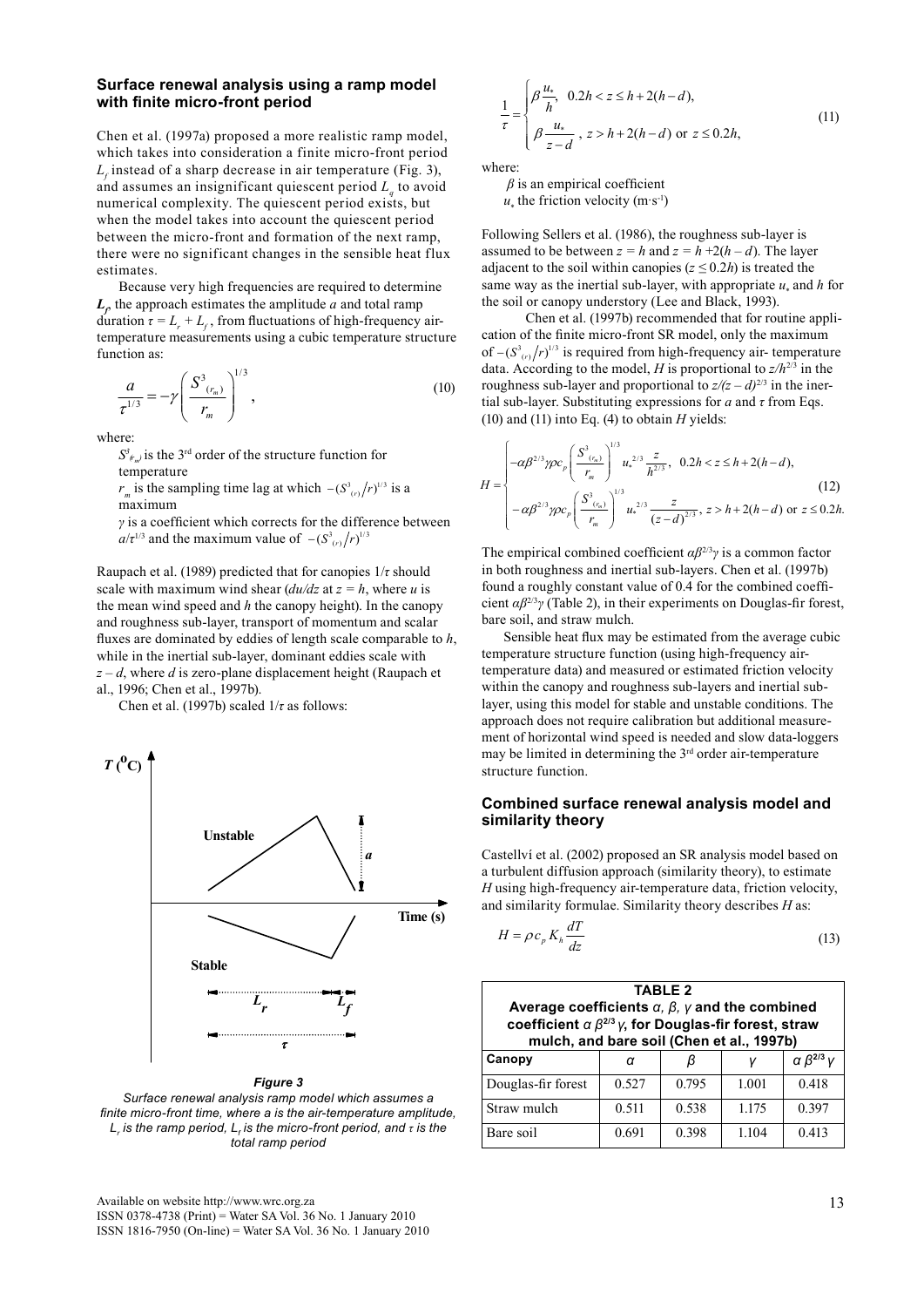where:

 $K_h$  is the turbulent transfer coefficient (m<sup>2</sup>·s<sup>-1</sup>) or eddy diffusivity for *H*

*T* the average air temperature  $(K)$  during the measurement time

*z* the height above the surface (m)

Invoking Eq. (4) for the ideal SR model (Paw U et al., 1995), the variable *αz* represents the 'effective eddy size' responsible for the air-parcel renewal (Castellví et al., 2002; Castellví, 2004). Since ramp-like structures (characterised by amplitude *a* and total ramp duration *τ*) contribute to vertical transport, Castellví et al. (2002) proposed the following relationship:

$$
\frac{a}{\alpha z} \propto \frac{\partial T}{\partial z} = \beta \frac{a}{z},
$$
 for the roughness sub-layer  

$$
\frac{a}{\alpha z} \propto \frac{\partial T}{\partial z} = \beta \frac{a}{z - d},
$$
 for the inertial sub-layer (14)

where:

 $\beta$  is a scale or link parameter (not to be confused with  $\beta$  in Eq. (11))

*d* the zero-plane displacement height – normally taken as 2*h*/3 where *h* is the canopy height

When measurements are taken well above the canopy top in the inertial sub-layer, MOST can be used to express  $K<sub>h</sub>$  as follows:

$$
K_h = k u_*(z - d) / \phi_h(\zeta)
$$
\n<sup>(15)</sup>

where:

*k* is the von Kármán constant (0.41)

 $\phi_h(\zeta)$  is the stability function for sensible heat flux where *ζ* = (*z – d*)/*L* is a dimensionless buoyancy (stability) parameter

*L* is the Obukhov length (m):  $\rho c_p u_*^3$ <br>(*H* + 0.61  $c_p$  *T E*)  $L = \frac{T}{k g} \frac{\rho c_p u_*^3}{(H + 0.61 c_p T E)}$ 

Following Businger et al. (1971), the stability function  $\phi_h(\zeta)$  is:

unstable 
$$
\phi_h(\zeta) = 0.74/\sqrt{1-9\zeta}
$$
  
neutral  $\phi_h(\zeta) = 0.74$  (16)  
stable  $\phi_h(\zeta) = 0.74 + 4.7\zeta$ 

Castellví et al. (2002) proposed the following relationship to estimate  $H$  in the inertial and roughness sub-layers by combining Eqs. (14) to (16) to yield:

$$
H = \begin{cases} \rho c_p \beta_2 a u_*, & \text{roughness sublayer} \\ \rho c_p \beta_1 a u_*/\phi_h(\zeta), & \text{inertial sublayer} \end{cases}
$$
 (17)

where:

amplitude  $\beta$ <sub>*l*</sub> is a scale parameter for the inertial sub-layer  $\beta$ , is a scale parameter for the roughness sub-layer *a* is determined using the Van Atta (1977) approach with  $u^*$ and *ζ* determined by iteration

Castellví et al. (2002) found  $\beta$ <sub>*l*</sub> values ranging from 0.10 to 0.15 and  $\beta_2$  values ranging from 0.23 to 0.33 above grass, wheat, and grapevine canopies for measurements taken in inertial and roughness sub-layers.

Castellví (2004) derived the following relationship for estimating the weighting factor  $\alpha$  in Eq. (4) for measurements above the canopy:

$$
\alpha = \begin{cases} \left(\frac{k}{\pi} \frac{(z-d)}{z^2} \frac{\tau u_*}{\phi_h(\zeta)}\right)^{1/2}, & z-d > z^*\\ \left(\frac{k}{\pi} \frac{z^*}{z^2} \frac{\tau u_*}{\phi_h(\zeta)}\right)^{1/2}, & h \le z - d \le z^* \end{cases}
$$
(18)

where:

*z\** is the roughness sub-layer depth.

Combining Eqs. (4) and (18), Castellví (2004) proposed the following expression for estimating sensible heat flux:

$$
H = \begin{cases} \rho c_p \left(\frac{a}{\tau^{1/2}}\right) \left(\frac{k(z-d)}{\pi}\right)^{1/2} \left(\frac{u_*}{\phi_h(\zeta)}\right)^{1/2}, & z-d > z^*\\ \rho c_p \left(\frac{a}{\tau^{1/2}}\right) \left(\frac{kz^*}{\pi}\right)^{1/2} \left(\frac{u_*}{\phi_h(\zeta)}\right)^{1/2}, & h \le z-d \le z^*. \end{cases}
$$
 (19)

Equation (19) is valid when measurements are made over homogeneous canopies but good performance has been observed over heterogeneous canopies (Castellví et al., 2006b). In particular, however, the relationship is exempt from calibration regardless of the stability conditions (Castellví, 2004). Also by combining Eqs. (18) and (19), and invoking the relationship between the ramp period and amplitude (Eq. (10)) from the micro-front model, Castellví (2004) derived the following relationship to estimate sensible heat flux (Similar relationships are presented by Castellví and Martínez-Cob (2005) but there is a misprint in their Eqs. (5) and (6) which contains  $k(z - d)^{4/5}$  instead of the correct term  $(k (z-d))^{4/5}$ :

$$
H = \begin{cases} \rho c_p \left(\frac{g}{T}\right)^{1/5} \frac{\left(k(z-d)\right)^{4/5}}{\pi^{3/5}} \left(-\gamma^3 \frac{S^3_{(r_m)}}{r_m}\right)^{3/5} \frac{1}{a^{3/5}} \left(\frac{1}{-\zeta \phi_s^3(\zeta)}\right)^{1/5}, & z-d \gg d > z^* \\ \rho c_p \left(\frac{g}{T}\right)^{1/5} k^{4/5} \left(\frac{z^*}{\pi}\right)^{3/5} z^{1/5} \left(-\gamma^3 \frac{S^3_{(r_m)}}{r_m}\right)^{3/5} \frac{1}{a^{3/5}} \left(\frac{1}{-\zeta \phi_s^3(\zeta)}\right)^{1/5}, & h \leq h-d \leq d^* z^* \end{cases}
$$

Equation (20) depends on the stability parameter *ζ*, and hence wind speed measurements are also required as an input. If one uses slow data-loggers, the method is not totally exempt from calibration because of parameter *γ* (Castellví, 2004; Castellví and Martínez-Cob, 2005). However, *γ* varies by less than 25% with respect to unity for different canopies (Chen et al., 1997b). Equation (20) performed well using  $\gamma = 1.1$  (Table 2) for measurements taken at different heights above the canopy (Castellví and Martínez-Cob, 2005). The function  $\left(-\zeta \phi_{h}^{3}(\zeta)\right)^{-1/5}$  in Eq. (20) can be set to approximately 2.4 for the stability range *–*3*≤ ζ* ≤ –0.03, with a relative error of less than 8.5% and can be expressed as (Castellví, 2004):

$$
H = \begin{cases} 2.4 \rho c_p \left(\frac{g}{T}\right)^{1/5} \left(k(z-d)\right)^{4/5} \left(-\gamma^3 \frac{S^3_{(r_m)}}{r_m}\right)^{3/5} \frac{1}{a^{3/5}}, & z - d > z^* \\ 2.4 \rho c_p \left(\frac{g}{T}\right)^{1/5} k^{4/5} \left(\frac{z^*}{\pi}\right)^{3/5} z^{1/5} \left(-\gamma^3 \frac{S^3_{(r_m)}}{r_m}\right)^{3/5} \frac{1}{a^{3/5}}, & h \le z - d \le z^* \end{cases}
$$
(21)

Equation (21) holds under slightly unstable conditions, is valid in both the roughness and inertial sub-layers, only requires air-temperature data as an input, and may be considered exempt from calibration (Castellví, 2004) since  $\beta_l$  in Eq. (17), approximately 0.1, is appropriate under unstable conditions over a variety of canopies. For both roughness and inertial layers, Castellví (2004) found that the value of 0.1 was robust with height.

The main advantage of this SR analysis combination approach therefore is that it is not sensitive to measurement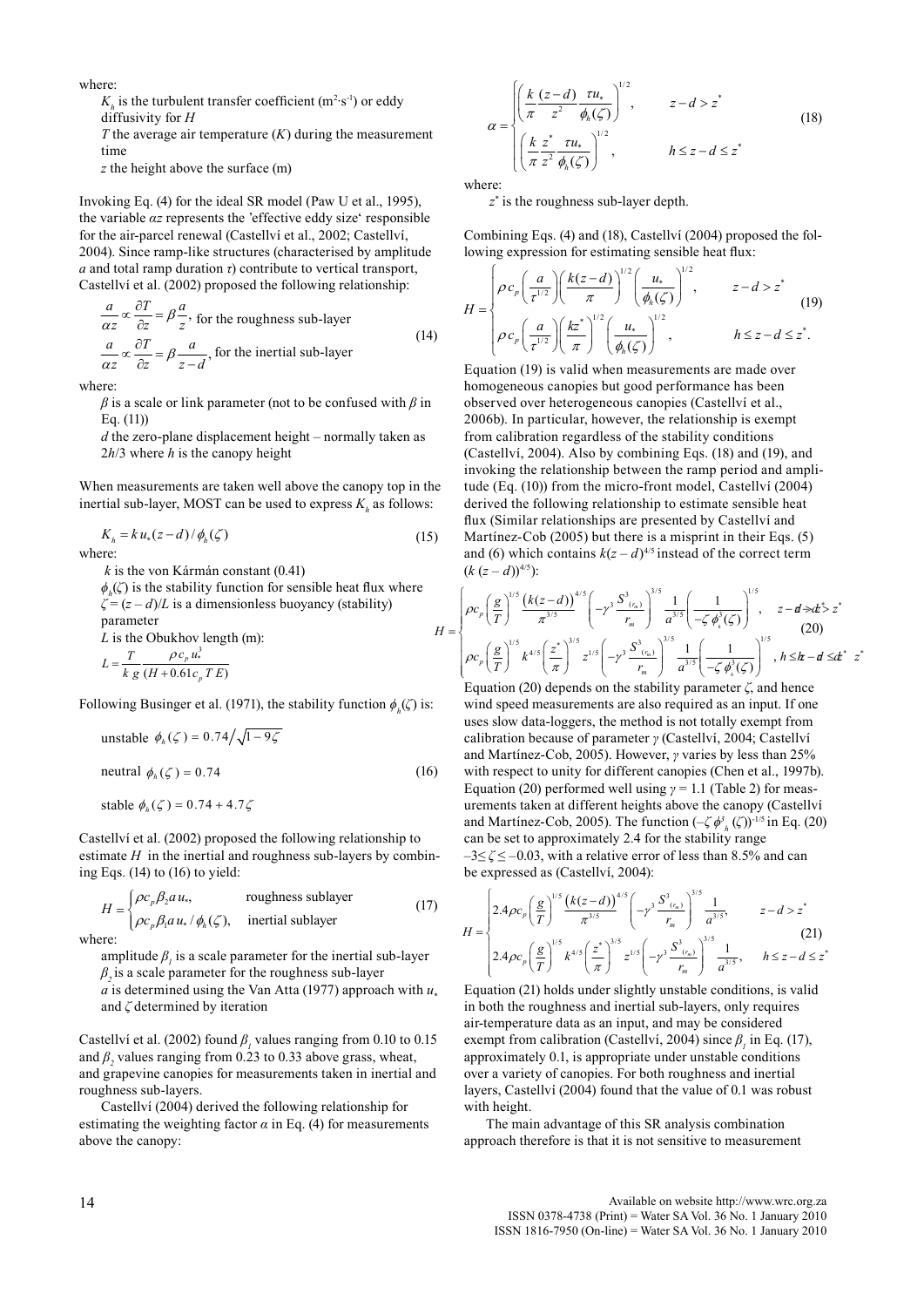height, and furthermore that it is based on the fact that vertical velocity of the mean eddies responsible for the renewal process has been properly scaled for the corresponding amplitude of the air temperature of the mean ramp events (Castellví et al., 2002).

## **Combined surface renewal analysis model and dissipation theory**

An analysis of combining the SR method with dissipation theory was presented by Castellví and Snyder (2009a). For the dissipation method, the normalised dissipation rate for scalar *s* can be expressed as

$$
\Phi_s(\zeta) = \frac{k(z-d)}{u_* s_*^2} \varepsilon_s \tag{22}
$$

where:

*s\** is the scalar surface scale

*εs* is the mean dissipation rate for scalar *s*

where:

$$
u_* s_* = \left(\frac{k(z-d)u_*}{\Phi_s(\zeta)\varepsilon_s}\right)^{\frac{1}{2}}
$$
(23)

Using a result of Hsieh and Katul (1997), which involved combining dimensional analysis and the traditional dissipation method, Castellví and Snyder (2009a) showed that:

$$
u_* s_* = \frac{1.66}{\pi} (z - d) \frac{a_s^2}{\tau_s \sigma_s} \tag{24}
$$

where:

 $\sigma_s$  is the scalar standard deviation

For sensible heat flux, then:

$$
\alpha = \frac{1.66 \left(z - d\right)}{\pi} \frac{a}{z - \sigma_{\scriptscriptstyle{T}}} \tag{25}
$$

They note that the new dissipation-SR analysis, based on Eq. (24), does not require  $\varepsilon$ <sub>s</sub> as an input and does not depend on stability or on any similarity relationships. Furthermore, for sensible heat flux, only air temperature at frequencies of between 4 Hz and 10 Hz are required. They contend that the constant 1.66 does not depend on height. Further research on this aspect is required.

## **Application of the SR method**

Most often, crop coefficients are obtained using lysimeters to measure the evaporation and simultaneously, short-grass (or tall-crop) reference is calculated from weather data. Using SR to estimate sensible heat flux, from which evaporation was calculated using measurements of net irradiance and soil heat flux, Snyder and O'Connell (2007) obtained crop coefficients of micro-sprinkled irrigated citrus for 4 years. A similar method for estimating irrigated pasture evaporation was applied by Snyder et al. (2008) for 8 months. For a 2-year period, Hanson et al. (2007) used the SR method and other measurements in a water-short area (Eq. (2)) to investigate the effect of deficit irrigation of alfalfa on the yield and evaporation. The performance of an ecosystem evaporation model was investigated using SR measurements of sensible heat flux at a wetlands site (Spano et al., 2009). Bare-soil evaporation was modelled using a coupled heat, water vapour and liquid water flux model and the modelled estimates compared with that using the SR method and energy balance measurements (Eq. (2)) (Bittelli et al., 2008).

Noting that that the BREB method is not recommended for locations influenced by regional advection, and using the SR-similarity combination approach, Castellví and Snyder (2009b) used SR analysis to estimate sensible heat flux over 2 growing rice fields under regional advection.

Of particular relevance to studies for which there are fetch limitations, Paw U et al. (1995) demonstrated that for short canopies, there was an indication that the SR method was not sensitive to inadequate fetch. They also concluded that the SR method decreased in accuracy as height above the (maize) canopy increased.

The SR method has also been applied to flux estimates of latent energy and carbon dioxide (Castellví et al., 2008). In this investigation, surface energy balance closure over rangeland grass, using SR measurements of *H* and *λE*, by application of Eq. (18), was investigated and compared with EC closure. The EC method consistently underestimated the available energy flux  $(R_n - G$  of Eq. (2)) by about 10% whereas the SR closure was always good.

For measurements in a peach orchard and using the SR/ similarity theory combination method (Eq. (19)), Castellví and Snyder (2009c) found that for unstable cases,  $H_{SP}$  underestimated by about 7% and as a result, the sign of the ramp amplitude *a* was not in agreement with the sign of  $H_{EC}$ . They concluded that their experiment demonstrated the potential of SR as a method applicable at any height above the canopy surface for estimating *H*.

## **Recommendations for future research**

The SR method is relatively new and quite simple (Paw et al., 1995; Snyder et al., 1996; Spano et al., 2000). The advantages of the SR method over other micrometeorological methods are the relatively low cost, easy installation and maintenance; apparently the method is less dependent on fetch since it is based on the theory of short-term heat transfer between a surface and that it operates in the roughness and inertial sub-layers. The ideal SR method is the most inexpensive micrometeorological method for estimating sensible heat flux, but the SR weighting factor *α* needs to be determined using a standard method such as the eddy covariance method. At least two calibrations are recommended: one for night-time and one for day-time conditions to better account for stability conditions. In South Africa, the SR method has been evaluated by Savage et al. (2004), Mengistu (2008) and Nile (2010) for a wide range of canopies and above water (Mengistu and Savage, 2010). Savage (2007) suggested that high frequency air-temperature-based methods may pave the way for evaporation stations from which real-time and sub-hourly estimates may be obtained relatively inexpensively.

The SR method has mostly been used for estimating sensible heat flux over different surfaces, and the latent energy flux obtained as a residual of the energy balance (Eq. (2)). The latter provides the most inexpensive procedure to estimate latent energy flux (Drexler et al., 2004).

The SR analysis can be applied to other scalars such as water vapour pressure, carbon dioxide concentration, and other gas concentrations. However, there has been little research on the application of the SR analysis to estimate the flux of other scalars. Currently there are very few published works detailing the application of SR analysis to determine latent energy flux (Katul et al., 1996; Castellví et al., 2008) and only 2 for carbon dioxide (Spano et al. 2002; Castellví et al., 2008). Therefore, further studies should focus on the use of the SR method to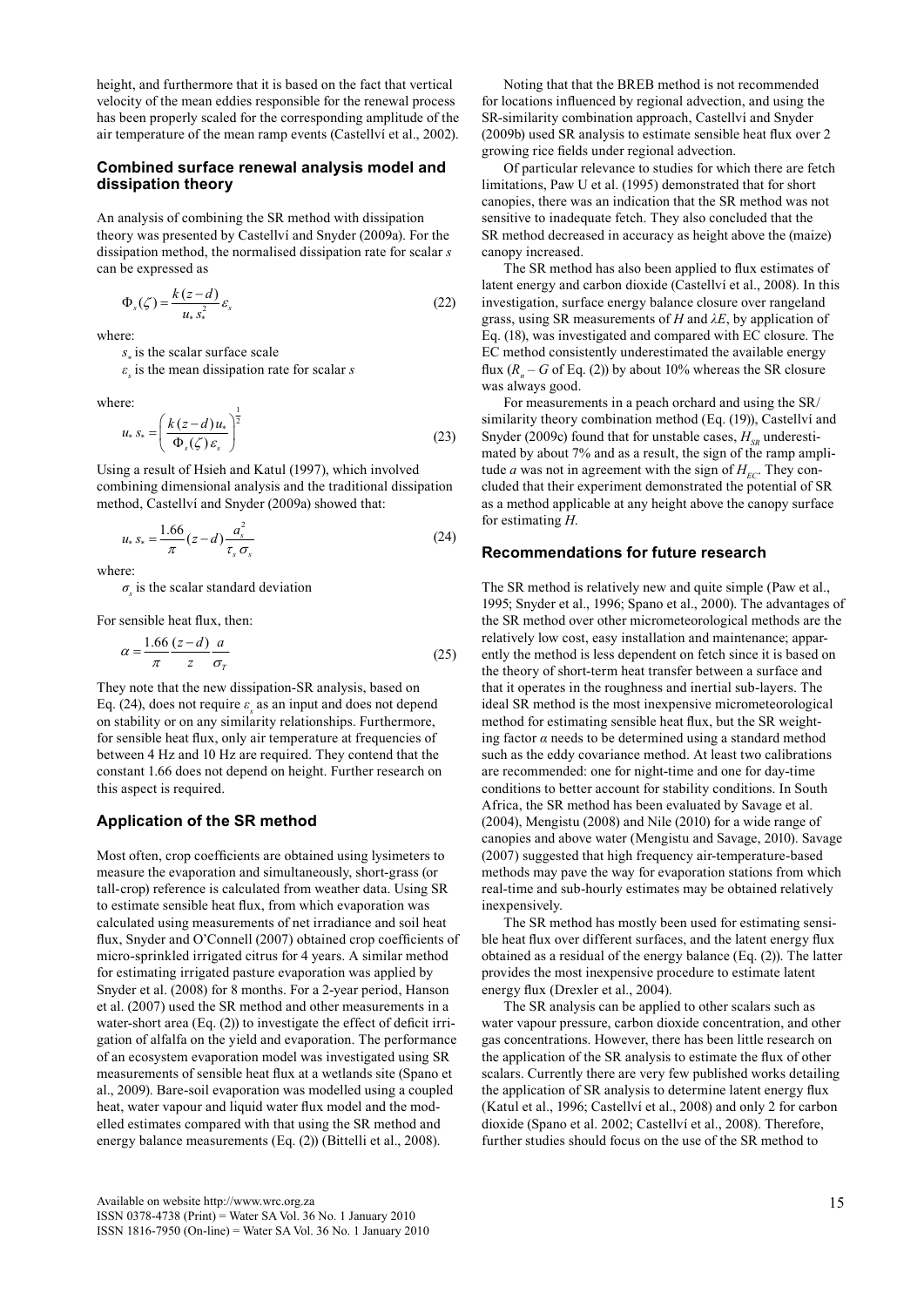estimate fluxes of water vapour, carbon dioxide, and other scalars. Also, the SR method applied here does not allow realtime estimation of sensible heat flux and further research on this aspect would be valuable for long-term monitoring. The SR methods that are exempt from calibration need to be applied to other surfaces to confirm their applicability over a wide range of atmospheric and surface conditions.

# **Acknowledgements**

Funding from the University of KwaZulu-Natal, CSIR, and Water Research Commission (part of WRC Projects No. K1335 and No. K1567) for this study is gratefully acknowledged.

# **References**

- ANANDAKUMAR K (1999) Sensible heat flux over a wheat canopy: optical scintillometer measurements and surface renewal analysis estimations. *Agric. For. Meteorol.* **96** 145-156.
- ARYA SP (2001) *Introduction to Micrometeorology* (2nd edn.) Academic Press. London, UK. 420 pp.
- BERGSTRÖM H and HÖGSTRÖM U (1989) Turbulent exchange above a pine forest: II. Organized structures. *Boundary-Layer Meteorol.* **49** 231-263.
- BEZUIDENHOUT CN, LECLER NL, GERS C and LYNE PWL (2006) Regional based estimates of water use for commercial sugar-cane in South Africa. *Water SA* **32** 219-222.
- BITTELLI M, VENTURA F, CAMPBELL GS, SNYDER RL, GALLE-GATI F and PISA PR (2008) Coupling of heat, water vapor, and liquid water fluxes to compute evaporation in bare soils. *J. Hydrol*. **362** 191-205.
- BUSINGER JA, WYNGAARD, JC, IZUMI I and BRADLEY EF (1971) Flux profile relationships in the atmospheric surface layer. *J. Atmos. Sci.* **28** 181-189.
- CAMPBELL GS and DIAK GR (2005) Net and thermal radiation estimation and measurement. In: Hatfield JL and Baker JM (eds.) *Micrometeorology in Agricultural Systems. Agronomy Monograph* No. 47. 59-92.
- CASTELLVÍ F (2004) Combining surface renewal analysis and similarity theory: a new approach for estimating sensible heat flux. *Water Resour. Res*. **40** W05201, 1-20.
- CASTELLVÍ F (2007) The estimation of latent heat flux: a reflection for the future. *Tethys* **4** 19-26.
- CASTELLVÍ F (2009) Some advance on the comprehension of SR analysis for estimating the flux of a scalar. *Geophys. Res. Abstr.* **11** EGU2009-2251-1.
- CASTELLVÍ F and MARTÍNEZ-COB A (2005) Estimating sensible heat flux using surface renewal analysis and flux variance method: A case study over olive trees at Sastago (NE of Spain). *Water Resour. Res.* **41** W09422, 1-10.
- CASTELLVÍ F and SNYDER RL (2009a) Combining the dissipation method and surface renewal analysis to estimate scalar fluxes from the time traces over rangeland grass near Ione (California). *Hydrol. Process.* **23** 842-857.
- CASTELLVÍ F and SNYDER RL (2009b) On the performance of surface renewal analysis to estimate sensible heat flux over two growing rice fields under the influence of regional advection. *J. Hydrol*. **375** 546–553.
- CASTELLVÍ F and SNYDER RL (2009c) Sensible heat flux estimates using surface renewal analysis A study case over a peach orchard. *Agric. For. Meteorol.* **149** 1397-1402.
- CASTELLVÍ F, MARTÍNEZ-COB A and PEREZ-COVETA O (2006a) Estimating sensible and latent heat fluxes over rice using surface renewal. *Agric. For. Meteorol.* **139** 164-169.
- CASTELLVÍ F, PEREZ PJ and IBAÑEZ M (2002) A method based on high frequency temperature measurements to estimate sensible heat flux avoiding the height dependence. *Water Resour. Res.* **38** (6) WR000486-20, 1-10.
- CASTELLVÍ F, SNYDER RL and BALDOCCHI DD (2008) Surface energy-balance closure over rangeland grass using the eddy

covariance method and surface renewal analysis. *Agric. For. Meteorol.* **148** 1147-1160.

- CASTELLVÍ F, SNYDER RL, BALDOCCHI DD and MARTÍNEZ-COB (2006b) A comparison of new and existing equations for estimating sensible heat flux using surface renewal and similarity concepts. *Water Resour. Res.* **42** W08406, 1-18.
- CHEN W, NOVAK MD, BLACK TA and LEE X (1997a) Coherent eddies and temperature structure functions for three contrasting surfaces. Part I: Ramp model with finite micro front time. *Boundary-Layer Meteorol.* **84** 99-123.
- CHEN W, NOVAK MD, BLACK TA and LEE X (1997b) Coherent eddies and temperature structure functions for three contrasting surfaces. Part II: Renewal model for sensible heat flux. *Boundary-Layer Meteorol.* **84** 125-147.
- DE BRUIN HAR, VAN DEN HURK BJJM and KOHSIEK W (1995) The scintillation method tested over dry vine yard area. *Boundary-Layer Meteorol.* **76** 25-40.
- DREXLER JZ, SNYDER RL, SPANO D and PAW U KT (2004) A review of models and micrometeorological methods used to estimate wetland evapotranspiration. *Hydrol. Process.* **18** 2071-2101.
- DUCE P, SPANO D and SNYDER RL (1998) Effect of different finewire thermocouple design on high frequency temperature measurement. In: *AMS Proc. 23rd Conf. Agric. For. Meteorol*. 2-6 Nov. Albuquerque, NM. 146-147.
- DUCE P, SPANO D, SNYDER RL and PAW U KT (1997) Surface renewal estimates of evapotranspiration. Short canopies. *Acta Hort.* **449** 57-62.
- GAO W, SHAW RH and PAW U KT (1989) Observation of organized structure in turbulent flow within and above a forest canopy. *Boundary-Layer Meteorol.* **47** 349-377.
- GREEN AE, MCANENEY KJ and ASTILL MS (1994) Surface layer scintillation measurements of daytime heat and momentum fluxes. *Boundary-Layer Meteorol.* **68** 357-373.
- HANSON B, PUTNAM D and SNYDER R (2007) Deficit irrigation of alfalfa as a strategy for providing water for water-short areas. *Agric. Water Manage*. **93** 73-80.
- HIGBIE R (1935) The rate of absorption of a pure gas into a still liquid during short periods of exposure. *Trans. Am. Inst. Chem. Eng.* **31** 365-388.
- HILL RJ (1992) Review of optical scintillation methods of measuring the refractive-index spectrum, inner scale and surface fluxes. *Waves Random Media* **2** 179-201.
- HILL RJ, OCHS JR and WILSON JJ (1992) Measuring surface layer fluxes of heat and momentum using optical scintillation. *Boundary-Layer Meteorol.* **58** 391-408.
- HSIEH C-I and KATUL GG (1997) Dissipation methods, Taylor's hypothesis, and stability correction functions in the atmospheric surface layer. *J. Geophys. Res.* **102** 16391-16405.
- JARMAIN C, EVERSON CS, SAVAGE MJ, MENGISTU MG, CLULOW AD and GUSH MB (2009) Refining Tools for Evaporation Monitoring in Support of Water Resources Management. WRC Report No. 1567. Water Research Commission, Pretoria, South Africa. 137 pp.
- KATUL GG, HSIEH C-I, OREN R, ELLSWORTH D and PHILIPS N (1996) Latent and sensible heat flux predictions from a uniform pine forest using surface renewal and flux variance methods. *Boundary-Layer Meteorol.* **80** 249-282.
- LEE X and BLACK TA (1993) Atmospheric turbulence within and above a Douglas-Fir stand. Part I: Statistical properties of the velocity field. *Boundary-Layer Meteorol.* **64** 149-174.
- MEDTHERM CORP (2007) Fine wire thermocouple probes for measuring transient gas temperature. URL: [http://www.dr-kubelik.de/](http://www.dr-kubelik.de/infomaterial/TCFW Brochure B112.pdf) [infomaterial/TCFW%20Brochure%20B112.pdf](http://www.dr-kubelik.de/infomaterial/TCFW Brochure B112.pdf) (Accessed on 9 December 2009).
- MEIJNINGER WML and DE BRUIN HAR (2000) The sensible heat fluxes over irrigated areas in western Turkey determined with a large aperture scintillometer. *J. Hydrol.* **229** 42-49.
- MENGISTU MG (2008) Heat and Energy Exchange above Different Surfaces using Surface Renewal. Ph.D. thesis. University of KwaZulu-Natal, Pietermaritzburg, South Africa. 151 pp.
- MENGISTU MG and SAVAGE MJ (2010) Open water evaporation estimation for a small shallow reservoir in winter using surface